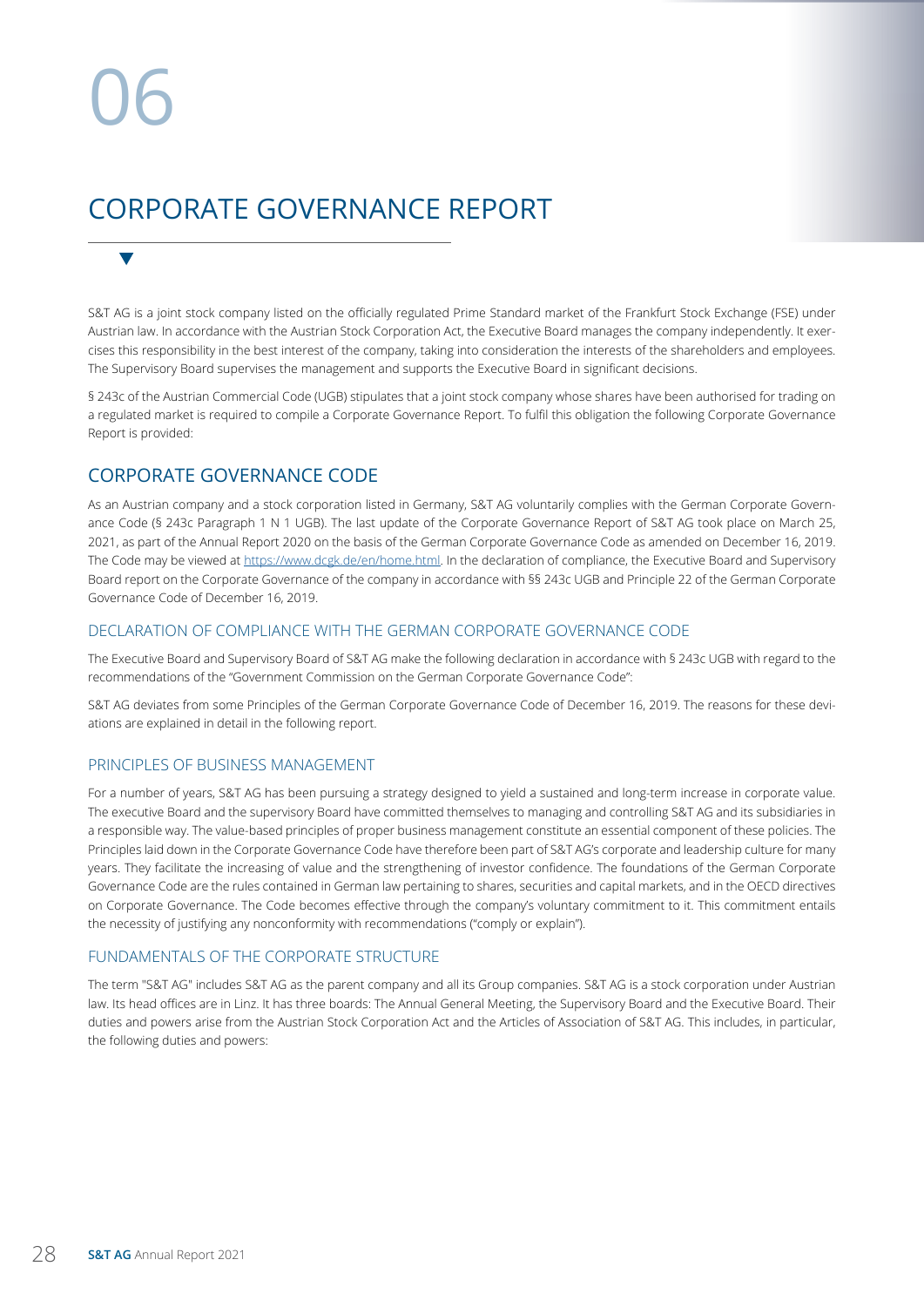- › The shareholders exercise their rights as owners of the company at the Annual General Meeting. This includes, in particular, the appropriation of profits, the election of the members of the Supervisory Board and the discharge of the Executive Board and the Supervisory Board as well as any capital resolutions and the remuneration policy for the Executive Board and the Supervisory Board as well as the annual remuneration report for the Executive Board and the Supervisory Board. The chair of the Supervisory Board, or her deputy if she is unable to attend, chairs the Annual General Meeting and is responsible for ensuring that the Meeting runs smoothly and for an appropriate length of time, while taking shareholders' interests into account. One share in S&T AG entitles the holder to one vote. No special rights are granted to particular shareholders or classes of shares.
- › The Supervisory Board appoints the members of the Executive Board and is entitled to ask them to stand down at any time if there is just cause for doing so. For particular significant business transactions, the Executive Board is required either by law, the Articles of Association of S&T AG or the internal by-laws of the Executive Board or the Supervisory Board to seek the approval of the Supervisory Board. However, the Supervisory Board is not entitled to take any management measures. The close cooperation between the Executive Board and the Supervisory Board is called the dual management system.
- › The Executive Board manages the company independently. The Supervisory Board exercises a supervisory and advisory function. The Executive Board reports to the Supervisory Board and supplies it with regular, prompt and complete information in accordance with the principles of conscientious and accurate reporting, pertinent legislation and the reporting directives laid down by the Supervisory Board.

### EXECUTIVE BOARD

The Executive Board manages the company independently and in the best interests of the company with the aim of sustainable value creation. This includes taking account of the interests and wellbeing of shareholders, employees, customers and suppliers and all other groups with some connection with the company (stakeholders).

§ 7 Paragraph 1 of the Articles of Association stipulates that the Executive Board of S&T AG consists of a minimum of one and a maximum of seven members. The exact number of members within these parameters is determined by the Supervisory Board. As of December 31, 2021 the Executive Board consisted of the following five members:

- › Dipl.-Ing. Hannes Niederhauser, born November 25, 1962, CEO/Chair of the Executive Board: Overall Strategy, Research and Technology Development, Corporate Communications & Investor Relations, Commercial Planning Assumptions, coordination of the individual Executive Board remits and representation of the Management Board to the Supervisory Board, International IoT Solutions business;
- › MMag. Richard Neuwirth, born September 20, 1978, CFO/Deputy Chair of the Executive Board: Accounting & Taxes, Controlling, Legal, Corporate Finance & Corporate Development, IT, Technical Operations, Environmental Social Governance (ESG);
- › Michael Jeske, born January 10, 1971, COO: IT services business for the DACH region including Strategy and Business Development, Sales, Purchasing & Logistics;
- › Dr. Peter Sturz, born October 31, 1958, COO: S&T business in Eastern Europe excluding Russia, including Strategy and Business Development, Sales, Purchasing & Logistics;
- › Carlos Queiroz, born April 2, 1954, COO: IoT Solutions business for Europe, including Strategy and Business Development, Research & Development in IoT, Sales, Purchasing & Logistics. Mr. Queiroz left the Executive Board of S&T AG as planned on retirement as of December 31, 2021.

The Supervisory Board appointed Mr. Michael Riegert, who was previously responsible for the Transportation business within the Group and was already a member of the extended management of S&T AG, as successor to Mr. Carlos Queiroz on the Executive Board of S&T AG with effect from January 1, 2022.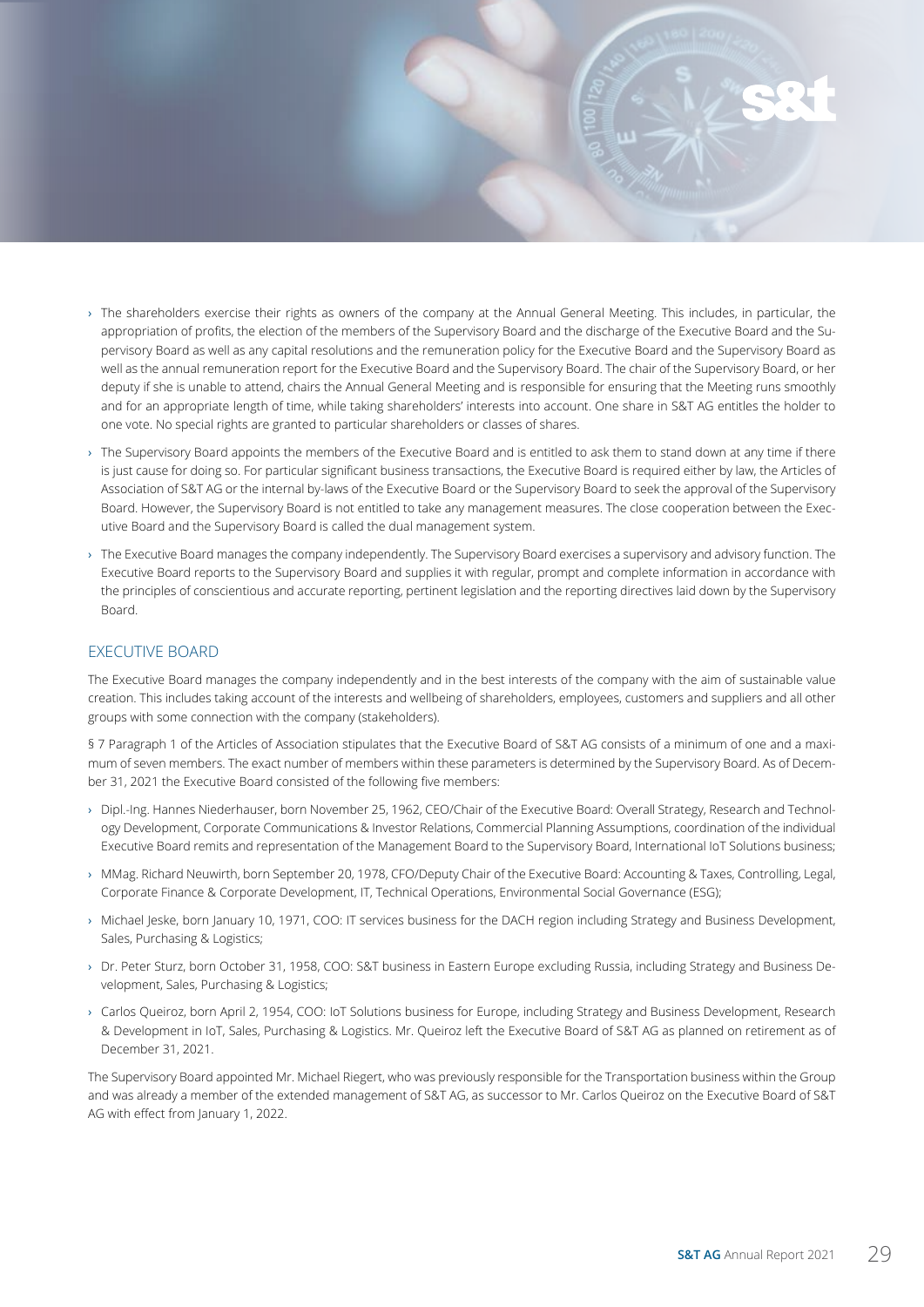# 06 CORPORATE GOVERNANCE REPORT

The Executive Board reaches decisions together with the management of S&T AG, determines the strategic orientation of the S&T Group, coordinates it with the Supervisory Board and carries it out.

Together with the Supervisory Board, the Executive Board is responsible for long-term succession planning. Potential candidates for the Executive Board require not only appropriate professional qualifications for the duties they are to assume, but also the necessary leadership qualities and international experience. Appointment to the Executive Board of S&T AG, and in most cases renewal of a seat on it, is for a maximum of three years. The Supervisory Board generally decides whether to renew a position on the Executive Board six months before it is due to expire. No fixed age limit has been set: membership of the Executive Board usually ends once the member reaches retirement age, which in Austria is currently 60 years for women and 65 years for men. With regard to the composition of the Executive Board, the Supervisory Board has introduced a diversity scheme which also takes account of recommendations in the German Corporate Governance Code. The aim here is to achieve a level of diversity in both the Supervisory Board and the Executive Board that corresponds at least to the share of men and women in the workforce (26,3% female employees as of December 31, 2021). In addition, the Executive Board has set itself the target of achieving a share of women in the management by the end of the graduated ESG 3-step plan that essentially mirrors the share of women in the workforce overall. As of December 31, 2021, 22.1% (PY: 21.6%) of lower, middle and senior management positions at S&T Group were held by women. When a new member of the Executive Board is appointed, S&T AG's compliance officer informs the new member of the essential parameters relating to performance of the duties involved, the by-laws to be observed, the internal policies and directives, the legal framework and the Corporate Governance Code. As of December 31, 2021 membership of the Executive Board at S&T AG is not yet in line with the diversity scheme since it includes no women. Thanks to Mr. Riegert's extensive knowledge of the business and his previous position in the extended management of S&T AG as an associate member of the Executive Board, Mr. Riegert was given preference by the Nomination Committee and the Supervisory Board for this Executive Board appointment. For future new appointments, the Supervisory Board should take greater account of diversity on the Executive Board.

The Executive Board is also responsible for ensuring that all legal regulations are adhered to and for implementing the in-house directives together with the central functions. The Executive Board is responsible for implementing appropriate risk management and risk control throughout the company. To this end, a new internal control system was introduced at the end of 2020 along with the accompanying documentation. This system is based on the internationally recognised COSO framework. Adherence to this system and to all other legal and internal requirements is monitored by the internal Audit Committee. The essential outlines of the internal control system and the risk management system are described each year in the S&T AG Management Report.

Members of the Executive Board are obliged to uphold and represent the interests of the company. Decisions they make must not serve their personal interests where these conflict with the activities of the S&T Group, and they are debarred in particular from pursuing any business opportunities to which their employer would be entitled. They are permitted to assume additional responsibilities or positions, for example on the management or Supervisory Boards of companies outside the S&T Group or relevant holdings, solely with the permission of the Executive Board respectively the Nomination Committee. This is laid down under the terms of labour in the Executive Board members' service contracts in the form of a comprehensive non-competition clause.

With the approval of the Supervisory Board, the Executive Board has endowed itself with by-laws and an organisational chart allocating various responsibilities among the members of the Executive Board. The Board of Management's rules of procedure also set out the principle of joint responsibility of the Executive Board as well as cooperation with the Supervisory Board. The Executive Board members keep the Chair of the Executive Board and the other members regularly informed about important activities and the development of business in their particular department. The Chair of the Executive Board coordinates developments in the individual areas of responsibility of the Board members with the company's overall targets and projects.

Meetings of the Executive Board, which at S&T AG take place at least once a quarter, are convened and presided over by the Chair of the Executive Board. If the Chair of the Executive Board is unavailable, he is represented by the deputy Chair. Whenever appropriate, associate members of the Executive Board or members of the Extended Management Team are asked to join the meetings. Resolutions of the Executive Board are passed either by the members in physical attendance at the Board meetings, in video conferences or by resolution in circulation. In the 2021 financial year, two to three meetings of the Executive Board were generally held per quarter.

In dealings with the Supervisory Board the Executive Board is represented by the Chair of the Executive Board or, in his absence, by his deputy. The latter maintains regular contacts with the Chair of the Supervisory Board and furnishes her with prompt reports on all relevant issues. The Supervisory Board has passed resolutions stipulating in the by-laws of the Executive Board that the Supervisory Board's approval is required for business transactions of fundamental importance. In reporting to the Supervisory Board, the Executive Board observes the principle of regular, timely and full information, especially with respect to the development of the business and deviations from the underlying plans, and to the risk situation, risk management and compliance.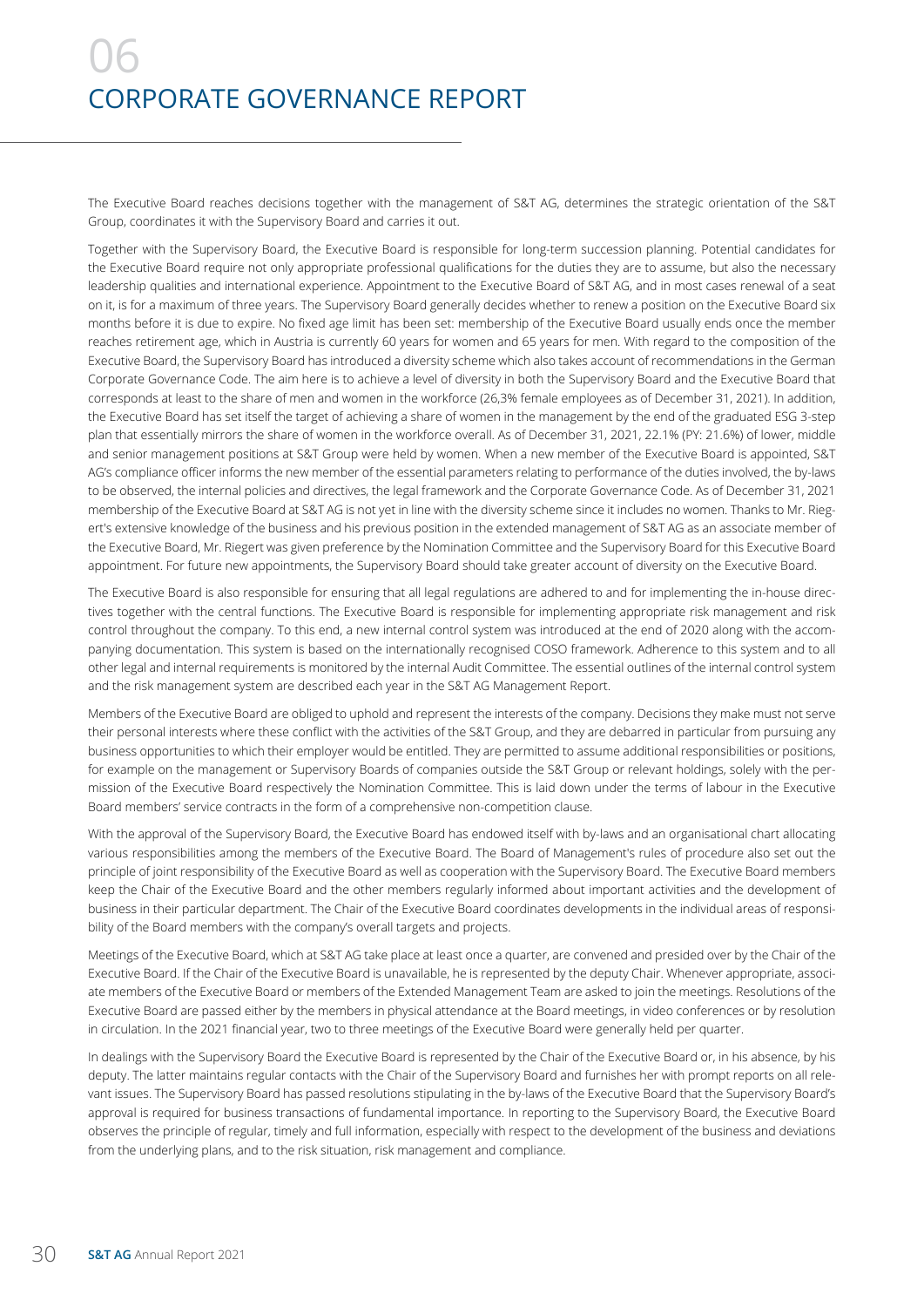

In his capacity as a representative of the company, the Chair of the Executive Board provides his shareholders with frequent and detailed information – far beyond what is required by law. One of the most important principles of S&T AG's capital market communication is to inform institutional investors, private shareholders, financial analysts, employees and all other interest groups simultaneously and comprehensively about the company's situation through regular, open and up-to-date communication. In doing so, S&T AG strictly follows the applicable legal regulations and the principle of equal treatment of all shareholders: All these interest groups are promptly provided with all information or presentations in German and/or English, which are also made available to financial analysts and investors.

A central component of investor relations work at S&T AG is regular discussions and meetings with analysts and investors in the form of conferences, road shows and one-on-one meetings. Telephone conferences (earnings calls) are held in conjunction with the publication of quarterly and annual results, enabling analysts, investors or other interested parties to ask questions directly about the current development of the company. Company presentations are always available to all interest groups on the company's website.

S&T AG's corporate website https://www.snt.at serves as a central platform for providing up-to-date information about the company and its progress. The S&T AG investor relations website https://ir.snt.at also provides access to financial reports (annual reports, interim reports and announcements), current presentations from analyst and investor conferences, as well as press releases and ad-hoc announcements from the company. The dates of the main recurring publications and events (Annual General Meetings, press and analysts' conferences) are published in the corporate financial calendar at the beginning of each year and are regularly updated. Quarterly financial bulletins and half-year management reports including a detailed presentation for investors are available on the website https:// ir.snt.at under the section "Reports", not just for analysts, but for all shareholders of the company.

With respect to remuneration of the Executive Board, the Supervisory Board, in conjunction with the Remuneration Committee, drew up the remuneration policy for the Executive Board and submitted it to the company's shareholders at the Annual General Meeting on June 8, 2021, to be voted on. This policy includes the overall target remunerations as well as the corresponding short-, mid- and long-term incentives and other benefits, such as company cars. The new remuneration policy also increasingly incorporates non-financial, medium-term objectives in line with the company's ESG tier scheme. Details of the benefits granted and received are published annually in the remuneration tables contained in the annual report. No private pension plan was taken out for any member of the Executive Board and no special agreements exist relating to benefits due after contracts are terminated. Assumption of additional positions within the company does not give rise to any additional compensation. In accordance with the legal requirements, the Remuneration Report for financial year 2021 will be submitted to the next Annual General Meeting for approval on May 6, 2022.

### THE SUPERVISORY BOARD

The Supervisory Board has the task of supervising and advising the Executive Board in the management of S&T AG. In accordance with § 9 Paragraph 1 of the Statute of S&T AG, the Supervisory Board consists of three to five shareholder representatives who are elected by the Annual General Meeting. No employee representatives currently have a seat on the Supervisory Board of S&T AG. The members of the Supervisory Board are elected by the Annual General Meeting on the basis of resolutions proposed by the company boards or by motions tabled on the initiative of shareholders. When new members of the Supervisory Board are proposed, the Supervisory Board ensures that following the election it, as a collegial body, possesses the knowledge, skills and professional experience required for the proper performance of its duties. The Supervisory Board has defined specific targets with regard to its composition, adopted a diversity scheme and drawn up a qualifications profile. Any connections to related companies or shareholders of S&T AG are disclosed at the Annual General Meeting. In addition, diversity and the defined targets are taken into account. As of 31 December, 2021, the Supervisory Board consists of the following members:

- › Ms. Claudia Badstöber, born February 3, 1968, Chair of the Supervisory Board
- › Mr. Bernhard Chwatal, born October 12, 1970, Deputy Chair of the Supervisory Board
- › Mr. Hui-Feng Wu (Ed Wu), born January 2, 1949, Member of the Supervisory Board
- › Mr. Fu-Chuan Chu (Steve Chu), born June 18, 1962, Member of the Supervisory Board
- › Ms. You-Mei Wu (Yolanda Wu), born July 10, 1964, Member of the Supervisory Board

Ms. Claudia Badstöber and Mr. Bernhard Chwatal are certified financial experts who have served as auditors and tax consultants for international corporations or as CFOs for international corporations. Ms. Yolanda Wu is also a certified financial expert, having worked as a director at the Financial Market Supervisory Authority in Taiwan prior to her current position as CFO of Ennoconn Corporation. The Supervisory Board currently has two members, Ms. Badstöber (Chair of the Supervisory Board [casting vote right in accordance with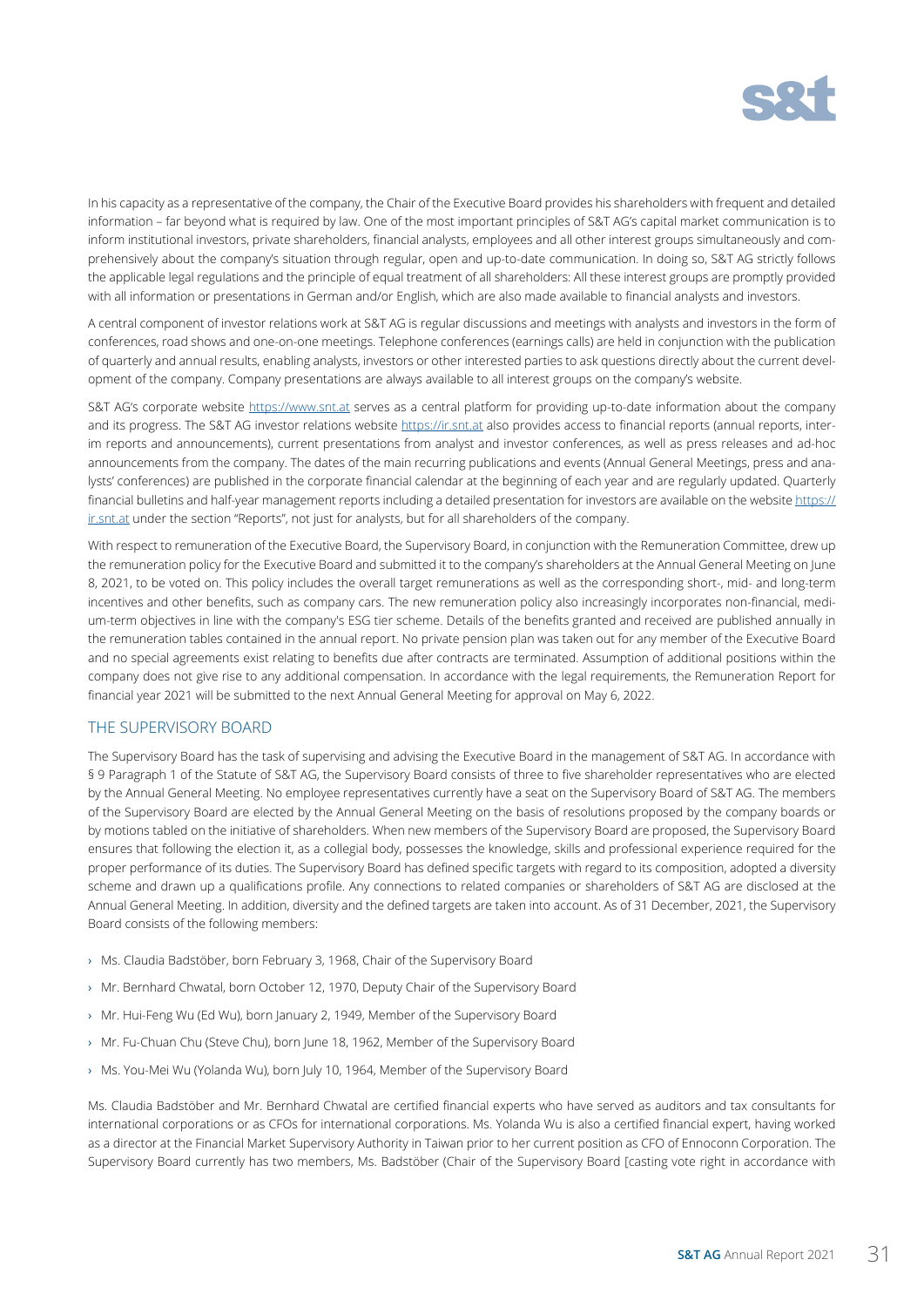# 06 CORPORATE GOVERNANCE REPORT

the Articles of Association of S&T AG]) and Mr. Chwatal (Deputy Chair of the Supervisory Board), who directly hold 1,992 shares (Ms. Badstöber), 0 shares (Mr. Chwatal) and indirectly 201,520 shares (Ms. Badstöber, as managing director of Austro Holding GmbH and grosso holding gesellschaft mbH) hold shares in S&T AG and are accordingly independent members of the Supervisory Board. The other members of the Supervisory Board, Mr. Ed Wu, Mr. Steve Chu and Ms. Yolanda Wu, are certified industry and financial experts and have many years management experience in large technology companies. The Supervisory Board members Mr. Ed Wu, Mr. Steve Chu and Ms. Yolanda Wu each have a business relationship with the S&T AG shareholder Ennoconn Corporation, which holds more than 10% of the voting shares in S&T AG with 26.61%. With a current share of 40% women on the Supervisory Board, the diversity target for the Supervisory Board in terms of the share of women in the S&T Group was achieved in 2021. Neither the Chair of the Supervisory Board nor any other member of the Supervisory Board has ever been a member of the Executive Board of S&T AG.

The Supervisory Board is consulted on all decisions with relevance to S&T AG. The Supervisory Board appoints the members of the Executive Board and determines their remuneration. In the event that there is just cause for doing so under the terms of the Austrian Stock Corporation Act, the Supervisory Board can cancel the appointment of a member to the Executive Board. Members of the Executive Board of S&T AG are obliged to uphold and represent the interests of the company. Decisions they make must not serve their personal interests and they are not permitted to pursue any business opportunities to which the company is entitled. The members of the Supervisory Board are obliged to inform the Executive Board of any conflicts of interest, especially those that may arise from their membership of boards of suppliers, e.g. Ennoconn Corporation. If such a case arises, the Supervisory Board member concerned does not take part in votes pertaining to relevant topics.

The members of the Supervisory Board of S&T AG must ensure that they have sufficient time to properly perform their duties on the Supervisory Board. Consequently, no member shall accept a position on more than three supervisory boards of listed companies outside the S&T Group or in supervisory bodies that make comparable demands on their time. When a new member of the Executive Board is appointed, S&T AG's compliance officer informs the new member of the essential parameters relating to performance of the duties involved, especially the S&T Code of Conduct, the Corporate Governance Code and personal obligations to cooperate in the event of issues resulting in an obligation to report or requiring the approval of the Supervisory Board.

Regarding operating principles of the Supervisory Board: At the constituent meeting, the elected members of the Supervisory Board of S&T AG elect the chairperson and deputy chair from among its members. At the same meeting, the members decide on the affiliated committees and choose the members of these. The following committees have been set up at S&T AG to ensure efficient operations:

- › Audit Committee
- › Nomination Committee
- › Remuneration Committee

The Supervisory Board of S&T AG holds at least four meetings per calendar year. In addition, at least two meetings of the Audit Committee are held. Further, the Supervisory Board meets without the Executive Board whenever circumstances require. The main topics dealt with at the meetings each year are summarised in the report of the Supervisory Board. The Chair of the Supervisory Board coordinates the work of the Board, convenes its meetings and presides over them. The same applies to the Chairman of the Audit Committee. The Chair of the Supervisory Board represents the interests of the Supervisory Board externally and represents the Supervisory Board in its dealings with the Executive Board. This also includes contacts with investors providing the issues dealt with do not relate to operative management of the business, but to the annual audit, corporate governance or compliance, for example. The Supervisory Board constitutes a quorum if all the members were invited to a meeting at least one week in advance and if at least three of its members participate in the vote. Resolutions in the Supervisory Board are generally passed by a simple majority of the votes cast. If an equal number of votes for and against a proposal has been cast, the Chair of the Supervisory Board has the casting vote ("casting vote right").

The resolutions of the Supervisory Board and its committees are regularly passed in the corresponding meetings. These either take place in the company offices in Linz or Vienna with the members attending in person or, owing to COVID-19 restrictions, as virtual meetings with a two-way visual and audio connection. Any member of the Supervisory Board unable to attend a meeting can vote by appointing a proxy who either casts the absent member's written vote during the meeting or has been given written authorisation by that member to vote on his or her behalf. This also applies to casting the second vote of the Chair of the Supervisory Board. In addition, resolutions adopted on certain topics are passed in writing by circular letter. The Supervisory Board's resolutions and meetings are recorded in minutes which are signed by the person who chaired the meeting. The Supervisory Board can invite experts such as accountants, lawyers or persons able to provide specific information to its meetings when particular topics are on the agenda. If necessary, the Supervisory Board meets without the Executive Board.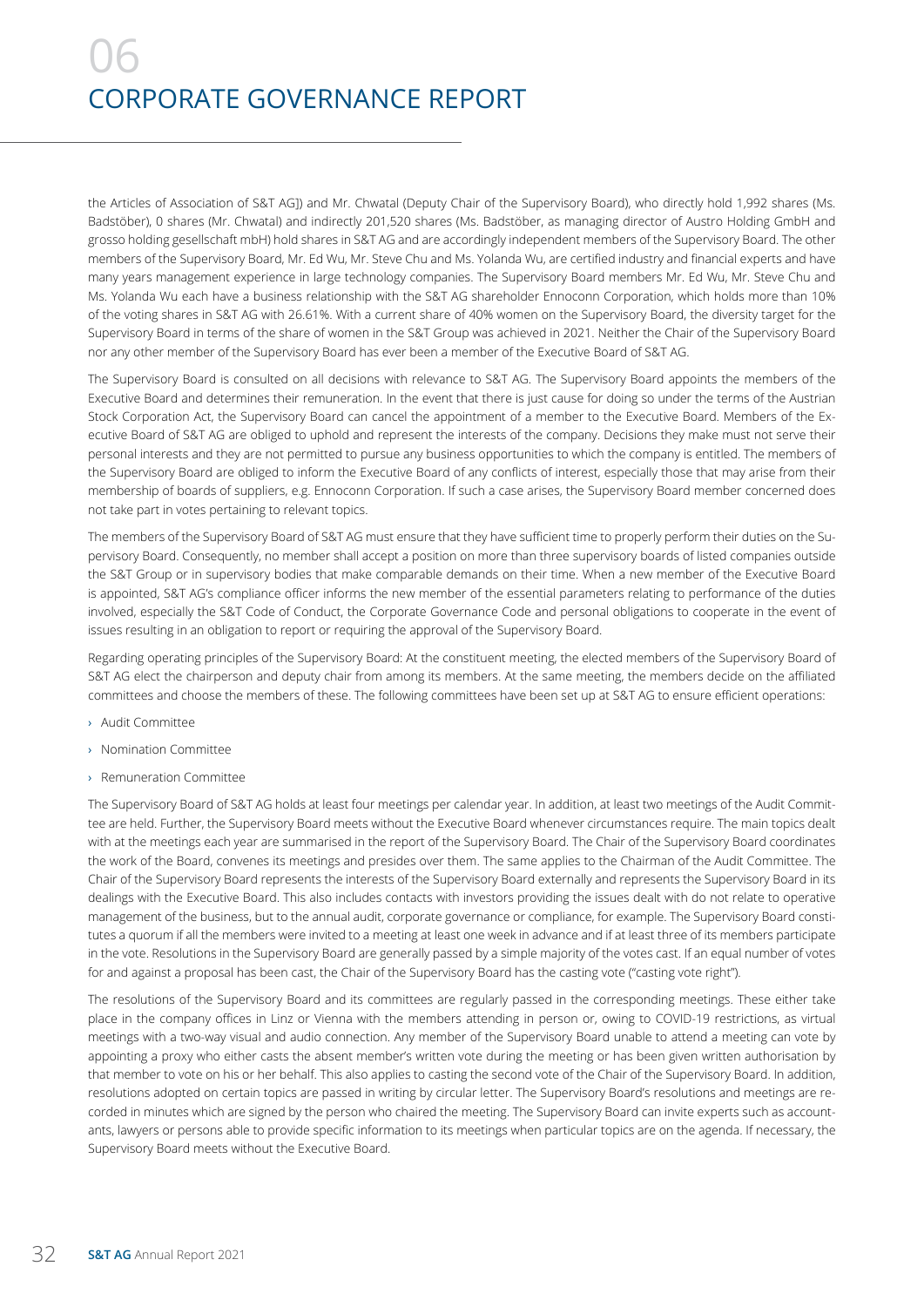

The composition of the Supervisory Board and its committees complies with applicable legislation, the Articles of Association and rules of procedure as well as principles of corporate governance, especially with regard to the professional qualifications of the members.

- › As a result of the votes cast by the members of the Supervisory Board, the Board's Chair, Ms. Claudia Badstöber, is Chair of the Supervisory Board, the Nomination Committee and the Remuneration Committee.
- › In accordance with the requirements of the Corporate Governance Code, the Audit Committee is not chaired by the Chair of the Supervisory Board, but by Mr. Bernhard Chwatal.
- › The Audit Committee, Nomination Committee and Remuneration Committee each consist of three members, the majority of whom are independent members.

The Supervisory Board has adopted regulations for the rules of procedure for the work of the Supervisory Board and its committees. The committees only have a quorum if all their members participate. Resolutions of the committees are passed with a simple majority subject to legislation to the contrary.

The responsibilities of the Audit Committee include monitoring the financial reporting process, the audit of the consolidated financial statements and individual financial statements by the independent auditor, ensuring the efficacy of the internal control system and the risk management system and putting forward a recommendation for the proposed annual auditor to be submitted to the Annual General Meeting. The Audit Committee prepares the vote of the Supervisory Board on theannual report and the consolidated financial statements. Additionally, the Audit Committee is responsible for supervising the auditing system and compliance as well as examining and supervising any actions that may be necessary relating to possible neglect of duty on the part of members of the Executive Board as preparation for adoption of a resolution by the Supervisory Board. If necessary, the auditor informs the Chair of the Audit Committee outside formal meetings about particular circumstances that may have arisen, risks that have been identified or changes in legislation. In accordance with the regulations of the German Corporate Governance Code, the Chair of the Audit Committee is independent and not a former member of the Executive Board of the company. As a result of his involvement in auditing, Mr. Chwatal has particular knowledge and experience of applying financial reporting principles and internal control procedures.

| <b>AUDIT COMMITTEE</b><br><b>MEMBERS</b> | <b>POSITION</b> | <b>INDEPENDENCE</b>                             |
|------------------------------------------|-----------------|-------------------------------------------------|
| Mr. Bernhard Chwatal                     | Chair           | independent                                     |
| Ms. Claudia Badstöber                    | Deputy Chair    | independent                                     |
| Ms. You-Mei Wu (Yolanda Wu)              | Member          | Connection with share-<br>holder Ennoconn Corp. |

The Nomination Committee prepares the decisions of the Supervisory Board relating to the appointment and, if need be, dismissal of members of the Executive Board and is responsible for the long-term succession planning in association with the Supervisory Board and the Executive Board. In addition, the Nomination Committee, in consultation with the Remuneration Committee, prepares the decisions of the Supervisory Board relating to the remuneration, regular review of the remuneration system and the Remuneration Report to the Annual General Meeting. The Remuneration Committee is responsible for remunerating members of the Executive Board, concluding, amending and cancelling employment contracts with members of the Executive Board and preparing and concluding other contracts with members of the Executive Board wherever necessary. In particular, this includes granting loans to members of the Executive Board, which are only granted in exceptional circumstances, concluding certain contracts with members of the Supervisory Board, taking account of related persons or companies, and approving additional positions taken on by members of the Executive Board, especially positions accepted on the boards of companies outside the S&T Group.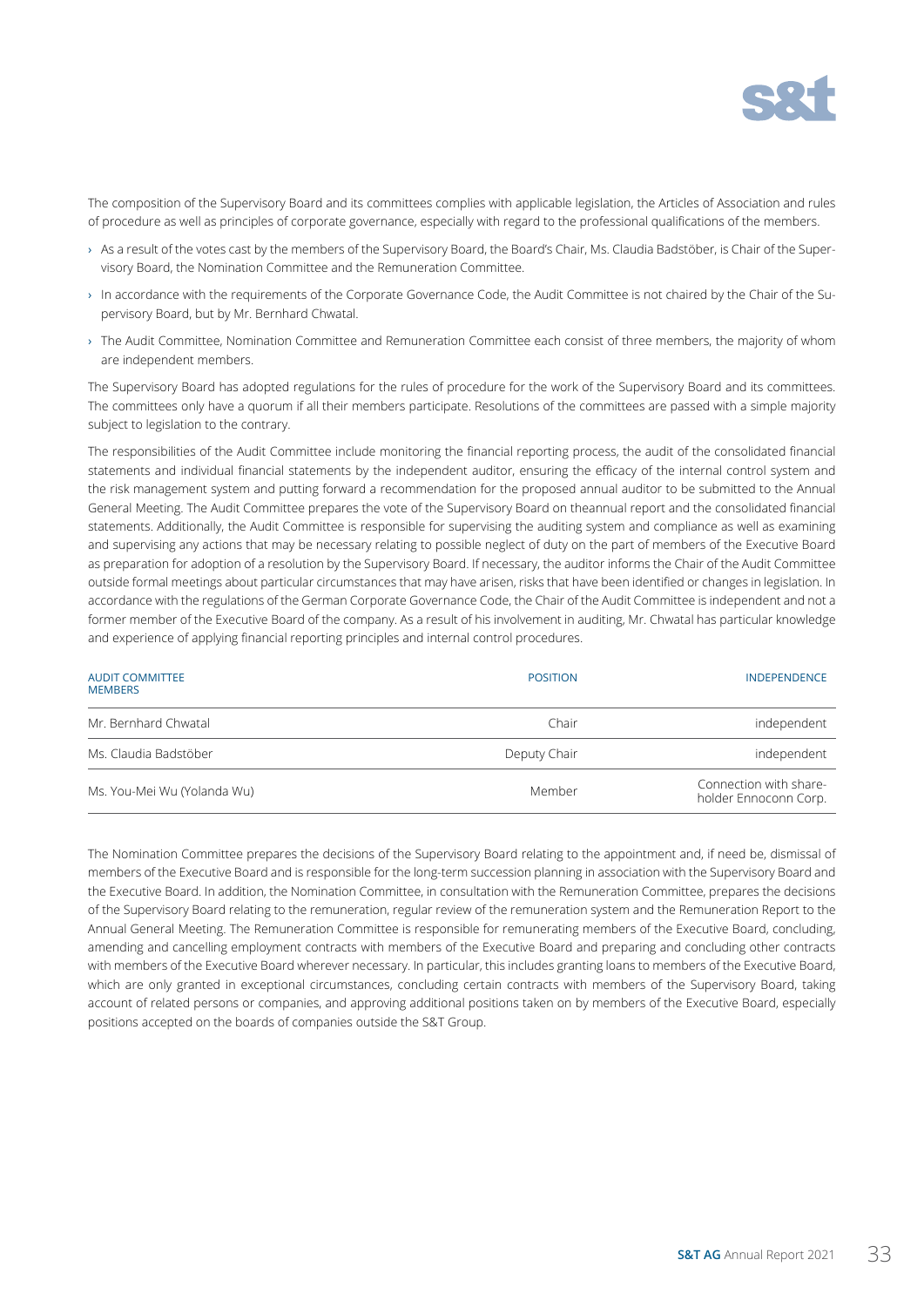## 06 CORPORATE GOVERNANCE REPORT

| <b>NOMINATION COMMITTEE</b><br><b>MEMBERS</b>   | <b>POSITION</b> | <b>INDEPENDENCE</b>                             |
|-------------------------------------------------|-----------------|-------------------------------------------------|
| Ms. Claudia Badstöber                           | Chair           | independent                                     |
| Mr. Bernhard Chwatal                            | Deputy Chair    | independent                                     |
| Ms. You-Mei Wu (Yolanda Wu)                     | Member          | Connection with share-<br>holder Ennoconn Corp. |
| <b>REMUNERATION COMMITTEE</b><br><b>MEMBERS</b> | <b>POSITION</b> | <b>INDEPENDENCE</b>                             |
| Ms. Claudia Badstöber                           | Chair           | independent                                     |
| Mr. Bernhard Chwatal                            | Deputy Chair    | independent                                     |
| Ms. You-Mei Wu (Yolanda Wu)                     | Member          | Connection with share-<br>holder Ennoconn Corp. |

The Supervisory Board regularly reviews the efficiency of its activities. To this end, discussions take place within the Supervisory Board and one-to-one discussions are held with the Chair of the Supervisory Board.

The Supervisory Board arrived at the following self-assessment as of December 31, 2021:

- › According to the assessment of the Supervisory Board, its composition as of December 31, 2021, meets the membership targets set out above with the exception of the independence of the three members with business relationships with Ennoconn Corp. – contrary to recommendation C.II.C.7. – the above-mentioned staffing targets. Ennoconn Corp. is to be regarded as the controlling shareholder, and this circumstance achieves compliance with the recommendation that the Supervisory Board has two independent members. However, the total number of members of the Supervisory Board – five – does not meet the recommendation. In line with the recommendation, information regarding professions practised and seats held on other Supervisory Boards to be constituted in accordance with legislation is disclosed on the company website.
- › This reveals that the Supervisory Board is composed of a diverse range of members, including financial experts and branch experts, and possesses the requisite experience of supervising international corporations. Apart from the three representatives of Ennoconn Corp., the Deputy Chair of the Supervisory Board has many years of experience in the field of future-oriented communications and security thanks to his work as an entrepreneur in the telecommunications sector, and can therefore be regarded as an industry expert. Furthermore, the Chair of the Supervisory Board, in addition to her experience in tax consulting and auditing, is an experienced financial – as well as Ms. Yolanda Wu as CFO of Ennoconn Corp. – thanks to her previous position as CFO of a private bank, combined with Mr. Chwatal's experience at auditing companies and in a position of a restructuring manager.
- › As of the reporting date, the Supervisory Board comprised two women (40%) and three men (60%). According to applicable legislation in Austria, S&T AG is not subject to a mandatory quota for women. The election of Ms. Yolanda Wu met the target of filling the next vacancy with a woman, thus achieving a 40% share of women on the Supervisory Board, which is higher than the average for the S&T AG workforce.
- › It is the view of S&T AG that a statutory particular age limit for members of the Supervisory Board as stipulated in Principle 11 Recommendation C.2. is neither helpful nor appropriate. S&T AG holds the qualifications of a candidate to be more important than the recommended age limit. At December 31, 2021, the longest period of membership of the Supervisory Board is eight years. Details of each member's length of membership are given below. Consequently, no member of the Supervisory Board has served on it for longer than 12 years or is a close relative of a member of the Executive Board.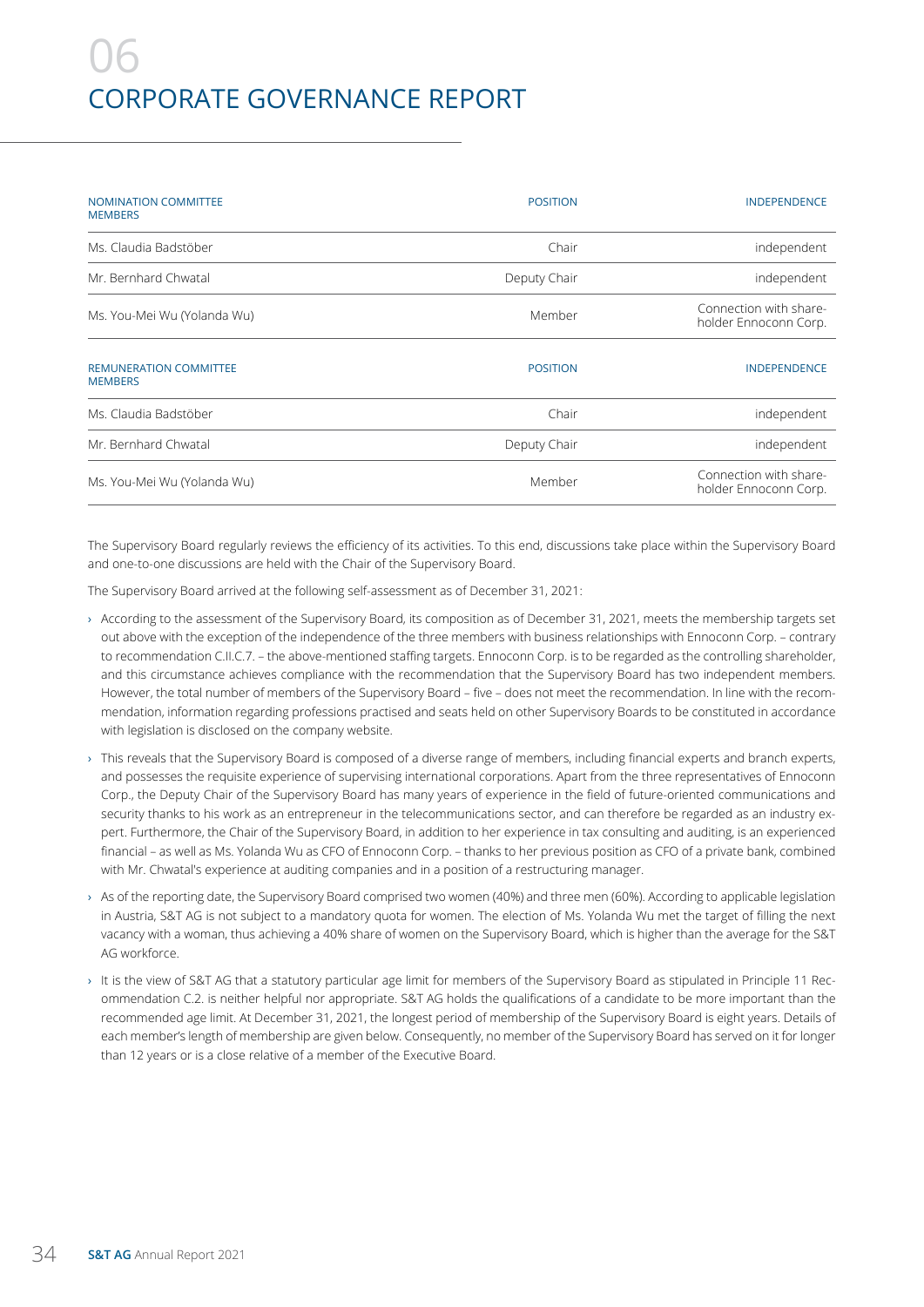

### COMPOSITION OF THE SUPERVISORY BOARD UNTIL THE END OF THE ORDINARY ANNUAL GENERAL MEETING 2021

| <b>BOARD MEMBER</b>             | <b>POSITION</b>                     | <b>INITIAL APPOINTMENT</b> | <b>END OF TERM</b> | <b>INDEPENDENCE</b>                             |
|---------------------------------|-------------------------------------|----------------------------|--------------------|-------------------------------------------------|
| Ms. Claudia Badstöber           | Chair of the Super-<br>visory Board | 16/06/2020                 | AGM 2025           | independent                                     |
| Mr. Bernhard Chwatal            | Deputy Chair                        | 17/05/2013                 | AGM 2023           | independent                                     |
| Mr. Hui-Feng Wu (Ed Wu)         | Member                              | 27/06/2017                 | AGM 2022           | Connection with share-<br>holder Ennoconn Corp. |
| Mr. Fu-Chuan Chu (Steve<br>Chu) | Member                              | 27/06/2017                 | AGM 2022           | Connection with share-<br>holder Ennoconn Corp. |
| Mr. Yu-Lung Lee (Max<br>Lee)    | Member                              | 21/05/2019                 | 08/06/2021         | Connection with share-<br>holder Ennoconn Corp. |

### COMPOSITION OF THE SUPERVISORY BOARD SINCE THE END OF THE ORDINARY ANNUAL GENERAL MEETING 2021

| <b>BOARD MEMBER</b>             | <b>POSITION</b>                     | <b>INITIAL APPOINTMENT</b> | <b>END OF TERM</b> | <b>INDEPENDENCE</b>                             |
|---------------------------------|-------------------------------------|----------------------------|--------------------|-------------------------------------------------|
| Ms. Claudia Badstöber           | Chair of the Super-<br>visory Board | 16/06/2020                 | AGM 2025           | independent                                     |
| Mr. Bernhard Chwatal            | Deputy Chair                        | 17/05/2013                 | AGM 2023           | independent                                     |
| Mr. Hui-Feng Wu (Ed Wu)         | Member                              | 27/06/2017                 | AGM 2022           | Connection with share-<br>holder Ennoconn Corp. |
| Mr. Fu-Chuan Chu (Steve<br>Chu) | Member                              | 27/06/2017                 | AGM 2022           | Connection with share-<br>holder Ennoconn Corp. |
| Ms. You-Mei Wu (Yolanda<br>Wu)  | Member                              | 08/06/2021                 | AGM 2026           | Connection with share-<br>holder Ennoconn Corp. |

#### SUPERVISORY BOARD MEETINGS

| <b>BOARD MEMBER</b>             |                                | POSITION 24/03/2021 | 08/06/2021 | 15/09/2021 | 07/12/2021 | 28/12/2021 |
|---------------------------------|--------------------------------|---------------------|------------|------------|------------|------------|
| Ms. Claudia Badstöber           | Chair of the Supervisory Board | P                   | P          | P          | P          | P          |
| Mr. Bernhard Chwatal            | Deputy Chairman                | P                   | P          | P          | P          | P          |
| Mr. Hui-Feng Wu (Ed Wu)         | Member                         | V                   | V          | V          | V          | V          |
| Mr. Fu-Chuan Chu<br>(Steve Chu) | Member                         | V                   | V          | V          | $\vee$     | V          |
| Mr. Yu-Lung Lee (Max Lee)       | Member                         | V                   | V          | n/a        | n/a        | n/a        |
| Ms. You-Mei Wu<br>(Yolanda Wu)  | Member                         | n/a                 | V          | V          | V          | V          |

P > Present in person | V > Video/telephone conference or proxy | n/a > not yet or no longer a member of the Supervisory Board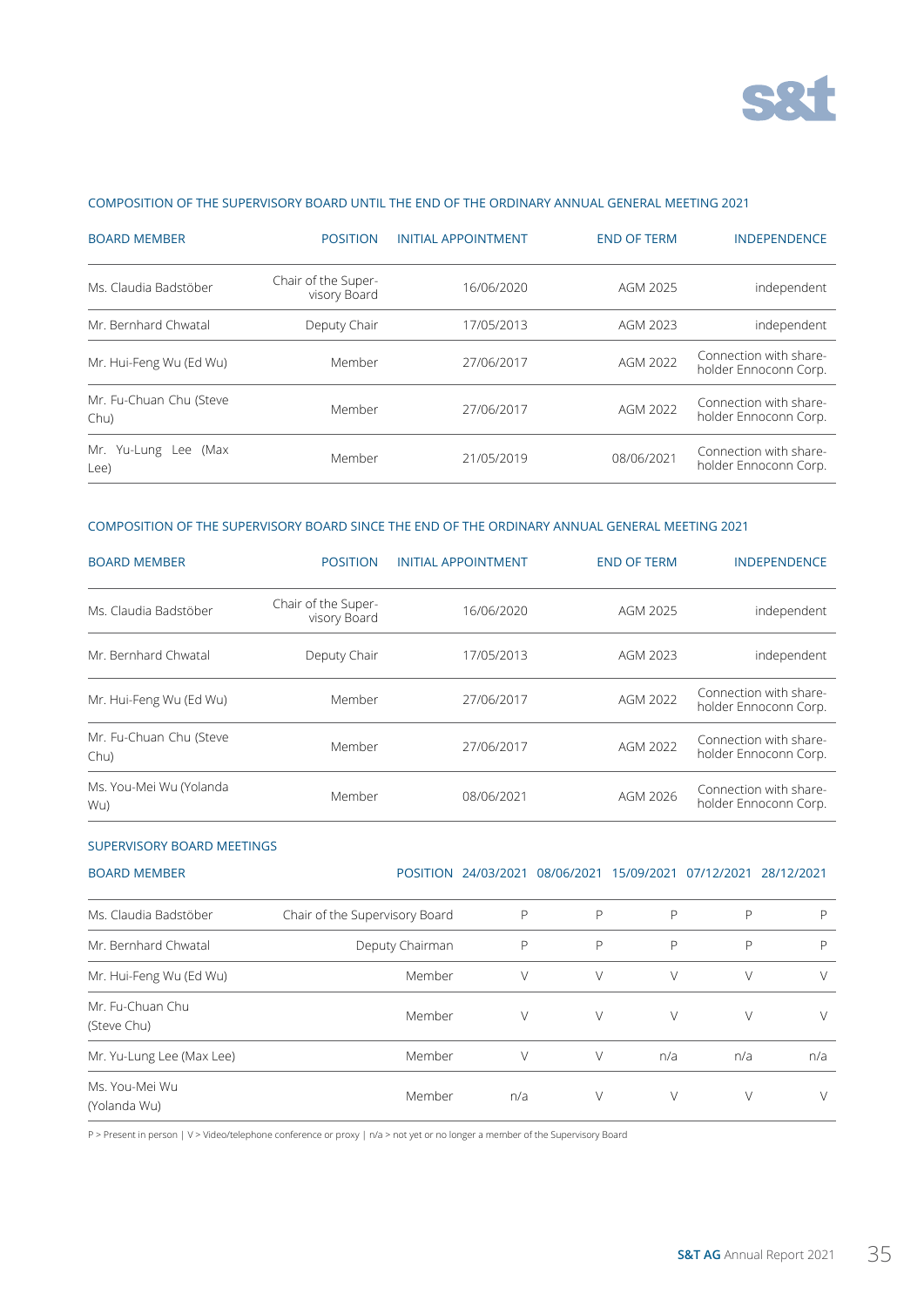### MEETINGS OF THE AUDIT COMMITTEE

| <b>BOARD MEMBER</b>           | <b>POSITION</b> | 24/03/2021 | 07/12/2021 |
|-------------------------------|-----------------|------------|------------|
| Mr. Bernhard Chwatal          | Chair           |            |            |
| Ms. Claudia Badstöber         | Deputy Chair    |            |            |
| Mr. Yu-Lung Lee (Max Lee)*    | Member          |            | n/a        |
| Ms. You-Mei Wu (Yolanda Wu)** | Member          | n/a        |            |

P > Present in person | V > Video/telephone conference or proxy | n/a > not yet or no longer a member of the Supervisory Board

\* until the Annual General Meeting on June 08, 2021

\*\* from the Annual General Meeting on June 08, 2021

#### MEETINGS OF THE NOMINATION AND REMUNERATION COMMITTEES

In the past financial year, a meeting of the Remuneration Committee and a meeting of the Nomination Committee took place. At the meeting of the Remuneration Committee on May 5, 2021, the new remuneration policy for the Executive Board, which was presented to the Annual General Meeting on June 8, 2021, was discussed and approved. This concerned in particular the short-term targets (linking EBITDA to operating cash flow), as well as the introduction of new medium-term targets with regard to the ESG 3-tier scheme. At the meeting of the Nomination Committee on December 7, 2021, the succession issue due to the retirement of Mr. Carlos Queiroz was discussed and the recommendation to the Supervisory Board was resolved to appoint Mr. Michael Riegert as the new COO for the IoT Solutions Europe division on the Executive Board of S&T AG.